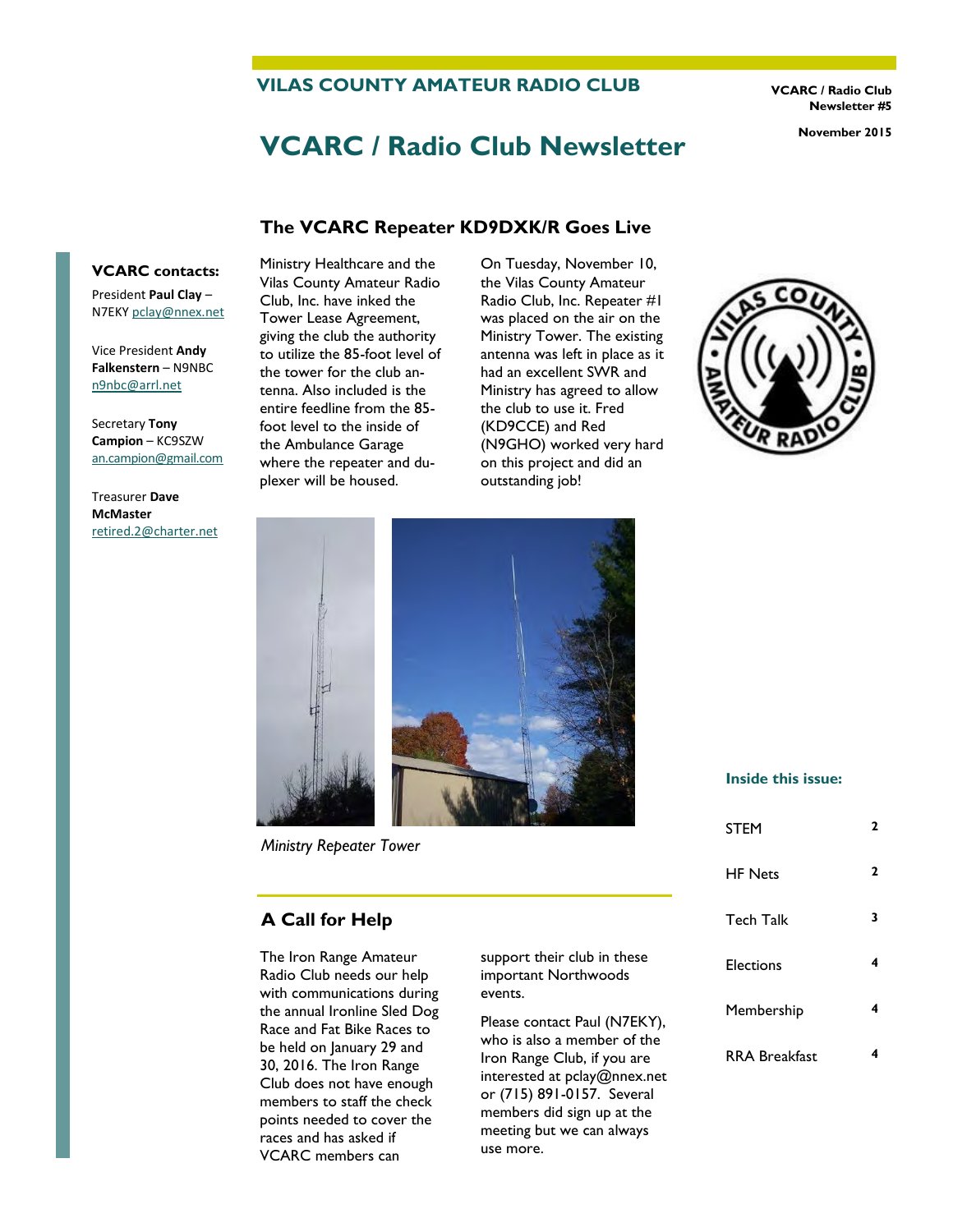## **STEM: Science Technology Engineering and Math — ARISS**

Although the Phelps School has shown interest in the ARISS project, they did not have the time or resources to put something together before the proposal deadline the first of November. The Phelps School Administrator and employees Jason Pertile and Todd Riha have indicated that they would like to investigate a submission during the next proposal window, possibly in four months or so.

In the meantime the club has suggested that the Amateur Radio portion of the proposal should start as early as possibly as it will take so time to execute properly. This could possibly include some or all of the following items:

- Form an Amateur Radio Club for Phelps School
- Fund raising for the new school club
- Assist those teachers, staff and students in operating the club
- Bring in guest speakers to club meetings
- Teach classes which will lead to obtaining an Amateur Radio License from the Federal Communication Commission (FCC)
- Administer examinations for all classes of Amateur Radio Licenses
- Assist with special projects, such as tracking the Automatic Packet Reporting System (APRS) signal from the International Space Station or even short communications with astronaut hams using equipment donated to the new school club
- Conduct long range communications using amateur radio satellites
- Host guest speakers from school clubs like Michigan Tech's Husky Amateur Radio Club

We believe we have sparked interest at the school and have asked them to determine the level of interest in their staff and student body. Information about ARISS can be found on the ARRL website: http://www.arrl.org/amateur-radio-on-the-international-space-station

The club also conducted a presentation to the SOAR School Principle, Mr. Scott Foster, in Land O' Lakes. Mr. Foster has expressed an interest in the program and has been referred to Ms. Rouleen Gartner, Director of the Northwoods Children's Museum who has pledged her support for the program.

#### **Amateur Radio HF Nets — Part 2**

The Great Lakes Emergency and Traffic Net (GLETN) This NET has been around since 1958 when it was formed by Casey Cole (K8BMU). It meets on 3932 KHz every day at 20:00 Central Time but one can check into the Pre-NET at 19:30 hours. The purpose of this NET is to pass traffic using

the National Traffic System (NTS) format, but rag chewing usually takes place after any traffic is passed. HAMs from Michigan, Illinois, Wisconsin, Indiana, Ohio and Canada are regularly heard on this NET. Information about the NTS can be found on the ARRL website or by following this link: http://

www.w7arc.com/files/ fsd218.htm. Message forms are available from the ARRL. Some members of the club attended the Rhinelander Repeater Association meeting on Thursday, November 5, when the NTS Message format was presented by Ray (KB9CBL).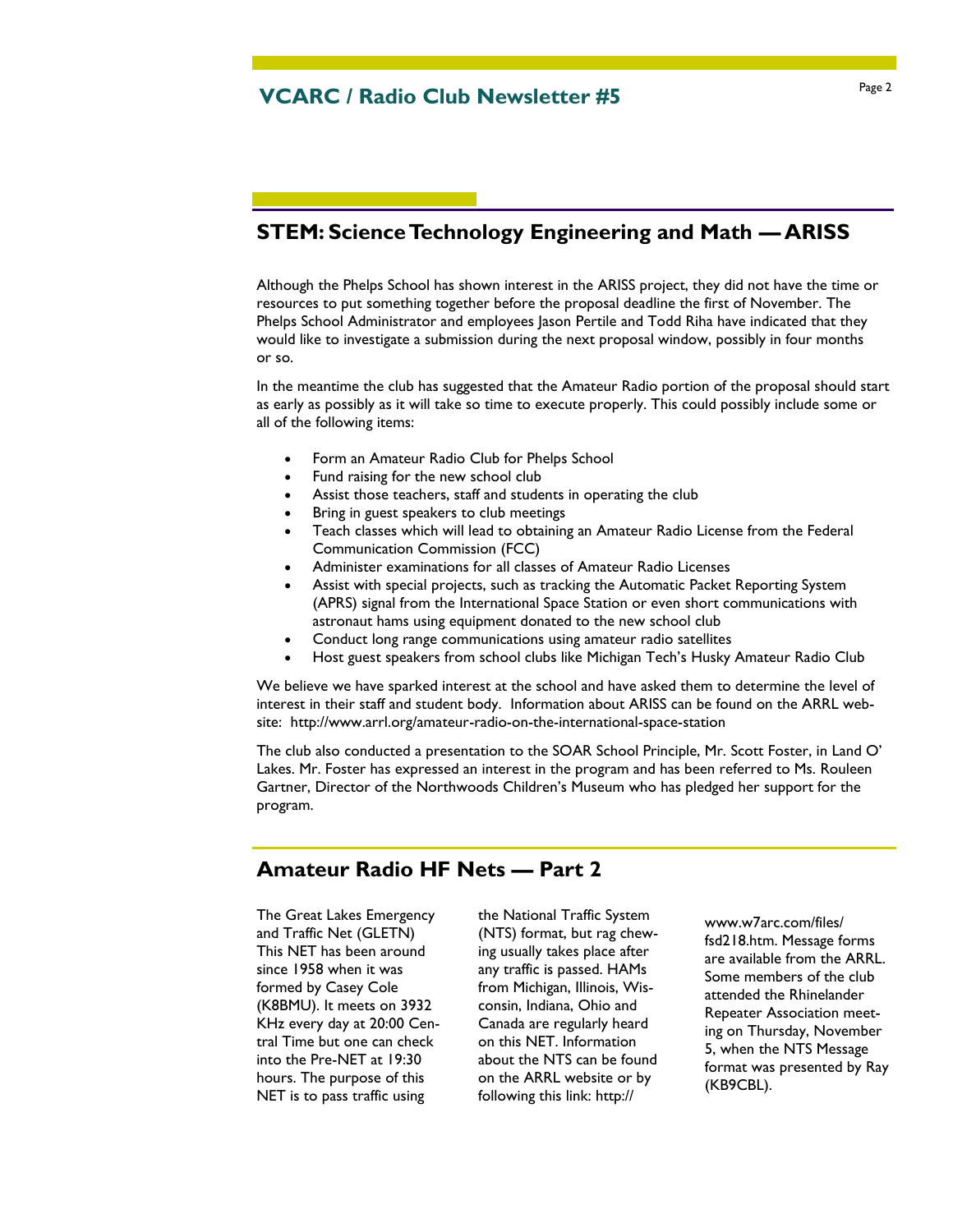**VCARC / Radio Club Newsletter #5** 

### **Tech Talk**

Andy (N9NBC) presented Contesting at the November 11 meeting. Contesting is a favorite with many HAMs and Andy has provided the necessary information for a good start for those who haven't experienced this part of the hobby. The next Tech Talk Session will be held at the club classroom in the Manufacturing Incubator when Paul (N7EKY) will conduct a live Demonstration of SSTV on HF (conditions permitting). The exact time and date will be announced. Paul (N7EKY) and Fred (KD9CCE) will present APRS including a live presentation at the December meeting.

The current 2016 Tech Talk Schedule is as follows:

| <b>DATE</b>             | <b>SUBJECT</b>                                                                        | <b>PRESENTERS</b>                             |
|-------------------------|---------------------------------------------------------------------------------------|-----------------------------------------------|
| <b>January 13, 2016</b> | Setting up the HAM shack                                                              | Andy (N9NBC), Roger (KD9EPX),<br>Paul (N7EKY) |
| February 6, 13, 2016    | Building stuff for the shack                                                          | Andy (N9NBC), Roger (KD9EPX)                  |
| March 9, 2016           | Solar Winds * Atmosphere Layers                                                       | Andy (N9NBC), Roger (KD9EPX),<br>Paul (N7EKY) |
| April 9, 16, 2016       | Using Test Equipment, Building<br>for the Shack                                       | Andy (N9NBC), Roger (KD9EPX)                  |
| May 14, 21, 2016        | Towers Part I – Antenna Design and<br><b>Build, Installation Locations</b>            | Andy (N9NBC), Roger (KD9EPX)                  |
| June 4, 11, 2016        | Towers Part II - Climbing Safety,<br>Antenna Installation Practical<br>Demonstrations | Andy (N9NBC), Roger (KD9EPX)                  |
| July 13, 2016           | Grounding the Shack                                                                   | Andy (N9NBC), Roger (KD9EPX)                  |
| <b>August 10, 2016</b>  | The Inns and Outs of DXing                                                            |                                               |

This schedule is a suggested list of topics and dates. Different topics may be inserted and dates changed as the board wishes. Certain topics could be ongoing, for example: soldering techniques and practice, building stuff for the Ham Shack, grounding equipment and using testing equipment. Field days and other such activities have not been included. Additional topics to be scheduled: Basic radio operations, Tools for the Ham Shack and Good sources of information. For more information or to suggest a presentation contact John Bigley (KD9DQZ).